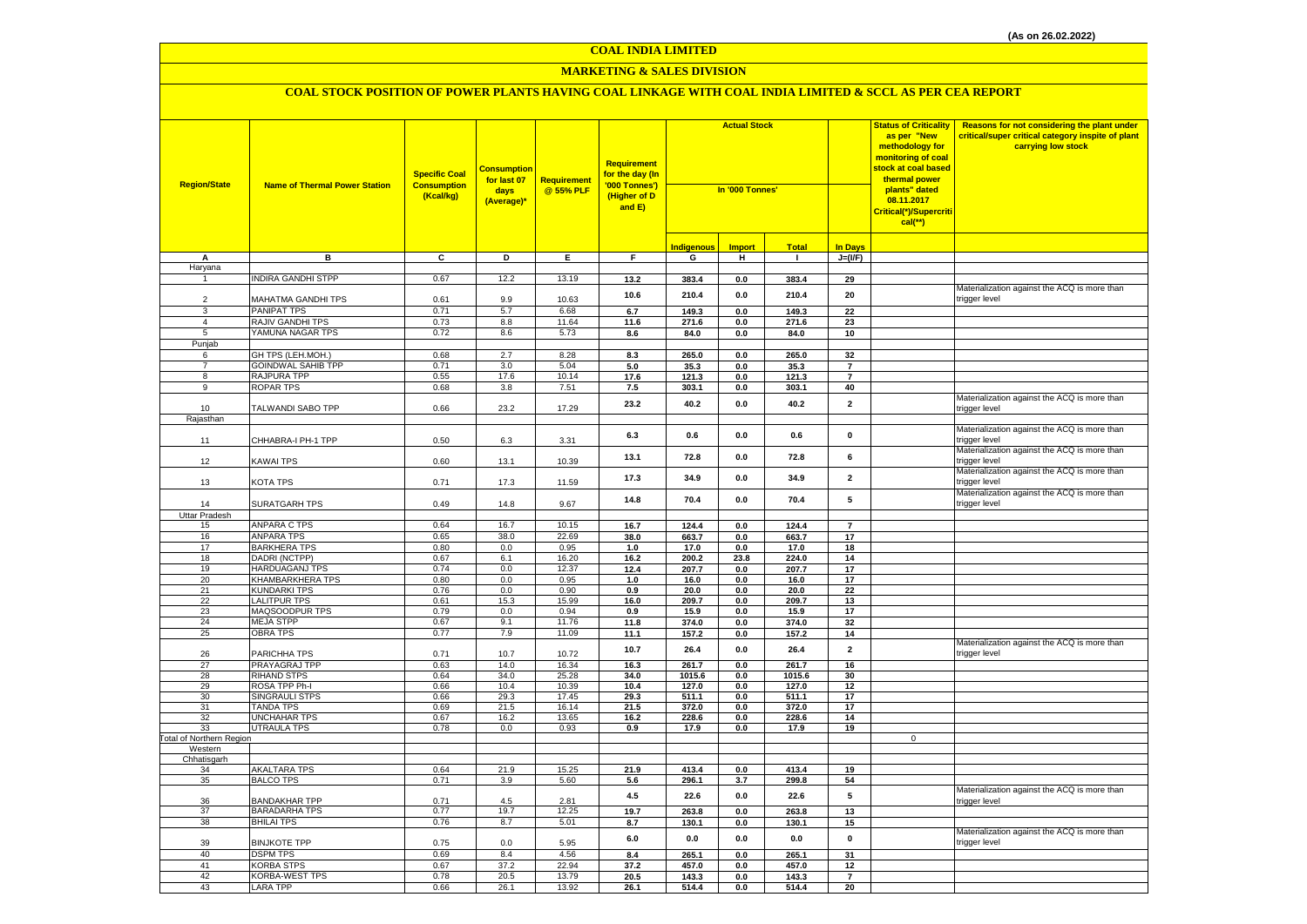#### **MARKETING & SALES DIVISION**

| <b>Region/State</b>     | <b>Name of Thermal Power Station</b>    | <b>Specific Coal</b><br><b>Consumption</b><br>(Kcal/kg) | <b>Consumption</b><br>for last 07<br>days<br>(Average)* | <b>Requirement</b><br>@ 55% PLF | Requirement<br>for the day (In<br>'000 Tonnes')<br>(Higher of D<br>and E) | <b>Actual Stock</b><br>In '000 Tonnes' |                        |                | <b>Status of Criticality</b><br>as per "New<br>methodology for<br>monitoring of coal<br><mark>stock at coal based</mark><br>thermal power<br>plants" dated<br>08.11.2017<br><mark>Critical(*)/Supercriti</mark><br>$cal$ (**) |              | Reasons for not considering the plant under<br>critical/super critical category inspite of plant<br>carrying low stock |
|-------------------------|-----------------------------------------|---------------------------------------------------------|---------------------------------------------------------|---------------------------------|---------------------------------------------------------------------------|----------------------------------------|------------------------|----------------|-------------------------------------------------------------------------------------------------------------------------------------------------------------------------------------------------------------------------------|--------------|------------------------------------------------------------------------------------------------------------------------|
|                         |                                         |                                                         |                                                         |                                 |                                                                           | <b>Indigenous</b>                      | <b>Import</b>          | <b>Total</b>   | <b>In Davs</b>                                                                                                                                                                                                                |              |                                                                                                                        |
| А                       | в                                       | c                                                       | Þ                                                       | E                               | F                                                                         | G                                      | н                      | $\mathbf{I}$   | $J=(VF)$                                                                                                                                                                                                                      |              |                                                                                                                        |
| 44                      | NAWAPARA TPP                            | 0.79                                                    | 0.0                                                     | 6.28                            | 6.3                                                                       | 49.1                                   | $\mathbf{0.0}$         | 49.1           | 8                                                                                                                                                                                                                             |              | Materialization against the ACQ is more than<br>trigger level                                                          |
| 45                      | PATHADI TPP                             | 0.65                                                    | 9.3                                                     | 5.18                            | 9.3                                                                       | 205.3                                  | 0.0                    | 205.3          | 22                                                                                                                                                                                                                            |              |                                                                                                                        |
| 46                      | <b>SIPAT STPS</b>                       | 0.68                                                    | 38.2                                                    | 26.62                           | 38.2                                                                      | 737.8                                  | 0.0                    | 737.8          | 19                                                                                                                                                                                                                            |              |                                                                                                                        |
| 47                      | <b>TAMNAR TPP</b>                       | 0.84                                                    | 31.2                                                    | 26.52                           | 31.2                                                                      | 116.8                                  | $\mathbf{0.0}$         | 116.8          | $\overline{\mathbf{4}}$                                                                                                                                                                                                       |              | Materialization against the ACQ is more than<br>trigger level                                                          |
| 48                      | UCHPINDA TPP                            | 0.75                                                    | 17.6                                                    | 14.22                           | 17.6                                                                      | 118.5                                  | 0.0                    | 118.5          | $\overline{7}$                                                                                                                                                                                                                |              | Materialization against the ACQ is more than<br>trigger level                                                          |
| Gujarat                 |                                         |                                                         |                                                         |                                 |                                                                           |                                        |                        |                |                                                                                                                                                                                                                               |              | Materialization against the ACQ is more than                                                                           |
| 49                      | GANDHI NAGAR TPS                        | 0.69                                                    | 9.4                                                     | 5.71                            | 9.4                                                                       | 20.2                                   | $\mathbf{0.0}$         | 20.2           | $\overline{\mathbf{2}}$                                                                                                                                                                                                       |              | trigger level                                                                                                          |
| 50                      | SABARMATI (D-F STATIONS)                | 0.57                                                    | 3.4                                                     | 2.74                            | 3.4                                                                       | 16.0                                   | 82.7                   | 98.7           | 11                                                                                                                                                                                                                            |              | Materialization against the ACQ is more than<br>trigger level                                                          |
| 51                      | UKAI TPS                                | 0.67                                                    | 14.9                                                    | 9.85                            | 14.9                                                                      | 43.1                                   | 0.0                    | 43.1           | 3                                                                                                                                                                                                                             |              | Materialization against the ACQ is more than<br>trigger level                                                          |
| 52                      | <b>WANAKBORI TPS</b>                    | 0.67                                                    | 19.2                                                    | 20.22                           | 20.2                                                                      | 102.9                                  | 0.0                    | 102.9          | 5                                                                                                                                                                                                                             |              | Materialization against the ACQ is more than<br>trigger level                                                          |
| Madhya Pradesh          |                                         |                                                         |                                                         |                                 |                                                                           |                                        |                        |                |                                                                                                                                                                                                                               |              |                                                                                                                        |
| 53                      | <b>AMARKANTAK EXT TPS</b>               | 0.65                                                    | 3.0                                                     | 1.80                            | 3.0                                                                       | 31.0                                   | 0.0                    | 31.0           | 10                                                                                                                                                                                                                            |              |                                                                                                                        |
| 54                      | ANUPPUR TPP                             | 0.65                                                    | 18.0                                                    | 10.31                           | 18.0                                                                      | 229.0                                  | 0.0                    | 229.0          | 13                                                                                                                                                                                                                            |              |                                                                                                                        |
| 55                      | <b>BINA TPS</b><br><b>GADARWARA TPP</b> | 0.74                                                    | 7.3                                                     | 4.88                            | 7.3                                                                       | 84.6                                   | 0.0                    | 84.6           | 12<br>$\overline{7}$                                                                                                                                                                                                          |              |                                                                                                                        |
| 56<br>57                | <b>KHARGONE STPP</b>                    | 0.66<br>0.60                                            | 19.9<br>17.0                                            | 13.93<br>10.45                  | 19.9<br>17.0                                                              | 140.7<br>154.7                         | 0.0<br>0.0             | 140.7<br>154.7 | 9                                                                                                                                                                                                                             |              |                                                                                                                        |
| 58                      | <b>SANJAY GANDHI TPS</b>                | 0.82                                                    | 13.8                                                    | 14.57                           | 14.6                                                                      | 129.8                                  | 0.0                    | 129.8          | 9                                                                                                                                                                                                                             |              | Non payment of dues                                                                                                    |
| 59                      | <b>SATPURA TPS</b>                      | 0.67                                                    | 7.2                                                     | 11.79                           | 11.8                                                                      | 37.9                                   | 0.0                    | 37.9           | $\mathbf{3}$                                                                                                                                                                                                                  |              | Non Payment of Dues                                                                                                    |
| 60                      | <b>SEIONI TPP</b>                       | 0.64                                                    | 7.5                                                     | 5.06                            | 7.5                                                                       | 174.8                                  | 0.0                    | 174.8          | 23                                                                                                                                                                                                                            |              |                                                                                                                        |
| 61                      | SHREE SINGAJI TPP                       | 0.71                                                    | 28.6                                                    | 23.50                           | 28.6                                                                      | 77.4                                   | 0.0                    | 77.4           | 3                                                                                                                                                                                                                             |              | Non Payment of Dues                                                                                                    |
| 62                      | <b>VINDHYACHAL STPS</b>                 | 0.69                                                    | 64.9                                                    | 43.60                           | 64.9                                                                      | 1404.9                                 | 0.0                    | 1404.9         | 22                                                                                                                                                                                                                            |              |                                                                                                                        |
| Maharashtra             |                                         |                                                         |                                                         |                                 |                                                                           |                                        |                        |                |                                                                                                                                                                                                                               |              |                                                                                                                        |
| 63                      | <b>AMRAVATI TPS</b>                     | 0.62                                                    | 15.8                                                    | 11.07                           | 15.8                                                                      | 28.8                                   | $\mathbf{0.0}$         | 28.8           | $\overline{\mathbf{2}}$                                                                                                                                                                                                       |              | Materialization against the ACQ is more than<br>trigger level                                                          |
| 64                      | <b>BHUSAWAL TPS</b>                     | 0.72                                                    | 15.1                                                    | 11.44                           | 15.1                                                                      | 15.2                                   | 0.0                    | 15.2           | $\mathbf{1}$                                                                                                                                                                                                                  |              | Non payment of dues                                                                                                    |
| 65                      | <b>BUTIBORI TPP</b>                     | 0.67                                                    | 0.0                                                     | 5.31                            | 5.3                                                                       | 59.7                                   | 0.0                    | 59.7           | 11                                                                                                                                                                                                                            |              |                                                                                                                        |
| 66                      | CHANDRAPUR(MAHARASHTRA) STPS            | 0.78                                                    | 37.0                                                    | 30.17                           | 37.0                                                                      | 250.6                                  | 0.0                    | 250.6          | $\overline{7}$                                                                                                                                                                                                                |              | Non payment of dues                                                                                                    |
| 67                      | DAHANU TPS                              | 0.62                                                    | 4.0                                                     | 4.09                            | 4.1                                                                       | 26.4                                   | 0.0                    | 26.4           | 6                                                                                                                                                                                                                             |              | Materialization against the ACQ is more than<br>trigger level                                                          |
| 68                      | DHARIWAL TPP                            | 0.67                                                    | 8.1                                                     | 5.34                            | 8.1                                                                       | 27.0                                   | 0.0                    | 27.0           | $\overline{\mathbf{3}}$                                                                                                                                                                                                       |              | Materialization against the ACQ is more than<br>trigger level                                                          |
| 69                      | <b>GMR WARORA TPS</b>                   | 0.67                                                    | 9.0                                                     | 5.29                            | 9.0                                                                       | 0.5                                    | 0.0                    | 0.5            | 0                                                                                                                                                                                                                             |              | Materialization against the ACQ is more than<br>trigger level                                                          |
| 70                      | <b>KHAPARKHEDA TPS</b>                  | 0.89                                                    | 20.6                                                    | 15.72                           | 20.6                                                                      | 241.1                                  | 0.0                    | 241.1          | 12                                                                                                                                                                                                                            |              |                                                                                                                        |
| 71                      | <b>KORADI TPS</b>                       | 0.76                                                    | 23.1                                                    | 22.08                           | 23.1                                                                      | 92.1                                   | 0.0                    | 92.1           | 4                                                                                                                                                                                                                             |              | Non payment of dues                                                                                                    |
| 72<br>73                | <b>MAUDA TPS</b><br><b>NASIK TPS</b>    | 0.70<br>0.81                                            | 19.5<br>6.1                                             | 21.29<br>6.72                   | 21.3<br>6.7                                                               | 476.0<br>12.9                          | 12.5<br>$\mathbf{0.0}$ | 488.6<br>12.9  | 23<br>$\mathbf{2}$                                                                                                                                                                                                            |              | Non payment of dues                                                                                                    |
| 74                      | <b>PARAS TPS</b>                        | 0.74                                                    | 4.8                                                     | 4.90                            | 4.9                                                                       | 36.5                                   | 0.0                    | 36.5           | $\overline{7}$                                                                                                                                                                                                                |              | Non payment of dues                                                                                                    |
| 75                      | <b>PARLITPS</b>                         | 0.67                                                    | 5.8                                                     | 6.65                            | 6.7                                                                       | 13.7                                   | 0.0                    | 13.7           | $\overline{\mathbf{2}}$                                                                                                                                                                                                       |              | Non payment of dues                                                                                                    |
| 76                      | <b>SOLAPUR STPS</b>                     | 0.56                                                    | 16.1                                                    | 9.73                            | 16.1                                                                      | 124.8                                  | 0.0                    | 124.8          | 8                                                                                                                                                                                                                             |              |                                                                                                                        |
| 77                      | <b>TIRORA TPS</b>                       | 0.66                                                    | 36.3                                                    | 28.73                           | 36.3                                                                      | 87.8                                   | 0.0                    | 87.8           | $\overline{\mathbf{2}}$                                                                                                                                                                                                       |              | Materialization against the ACQ is more than<br>trigger level                                                          |
| 78                      | WARDHA WARORA TPP                       | 0.66                                                    | 6.0                                                     | 4.71                            | 6.0                                                                       | 96.8                                   | 0.0                    | 96.8           | 16                                                                                                                                                                                                                            |              |                                                                                                                        |
| Total of Western Region |                                         |                                                         |                                                         |                                 |                                                                           |                                        |                        |                |                                                                                                                                                                                                                               | $\mathbf{0}$ |                                                                                                                        |
| Southern                |                                         |                                                         |                                                         |                                 |                                                                           |                                        |                        |                |                                                                                                                                                                                                                               |              |                                                                                                                        |
| Andhra Pradesh          |                                         |                                                         |                                                         |                                 |                                                                           |                                        |                        |                |                                                                                                                                                                                                                               |              |                                                                                                                        |
| 79                      | DAMODARAM SANJEEVAIAH TPS               | 0.66                                                    | 13.1                                                    | 13.85                           | 13.8                                                                      | 54.4                                   | $\mathbf{0.0}$         | 54.4           | $\overline{\mathbf{4}}$                                                                                                                                                                                                       |              | Materialization against the ACQ is more than<br>trigger level                                                          |
| 80                      | Dr. N.TATA RAO TPS                      | 0.77                                                    | 29.9                                                    | 17.90                           | 29.9                                                                      | 84.7                                   | 0.0                    | 84.7           | 3                                                                                                                                                                                                                             |              | Materialization against the ACQ is more than<br>trigger level                                                          |
| 81                      | PAINAMPURAM TPP                         | 0.59                                                    | 13.5                                                    | 10.21                           | 13.5                                                                      | 218.4                                  | 33.4                   | 251.7          | 19                                                                                                                                                                                                                            |              |                                                                                                                        |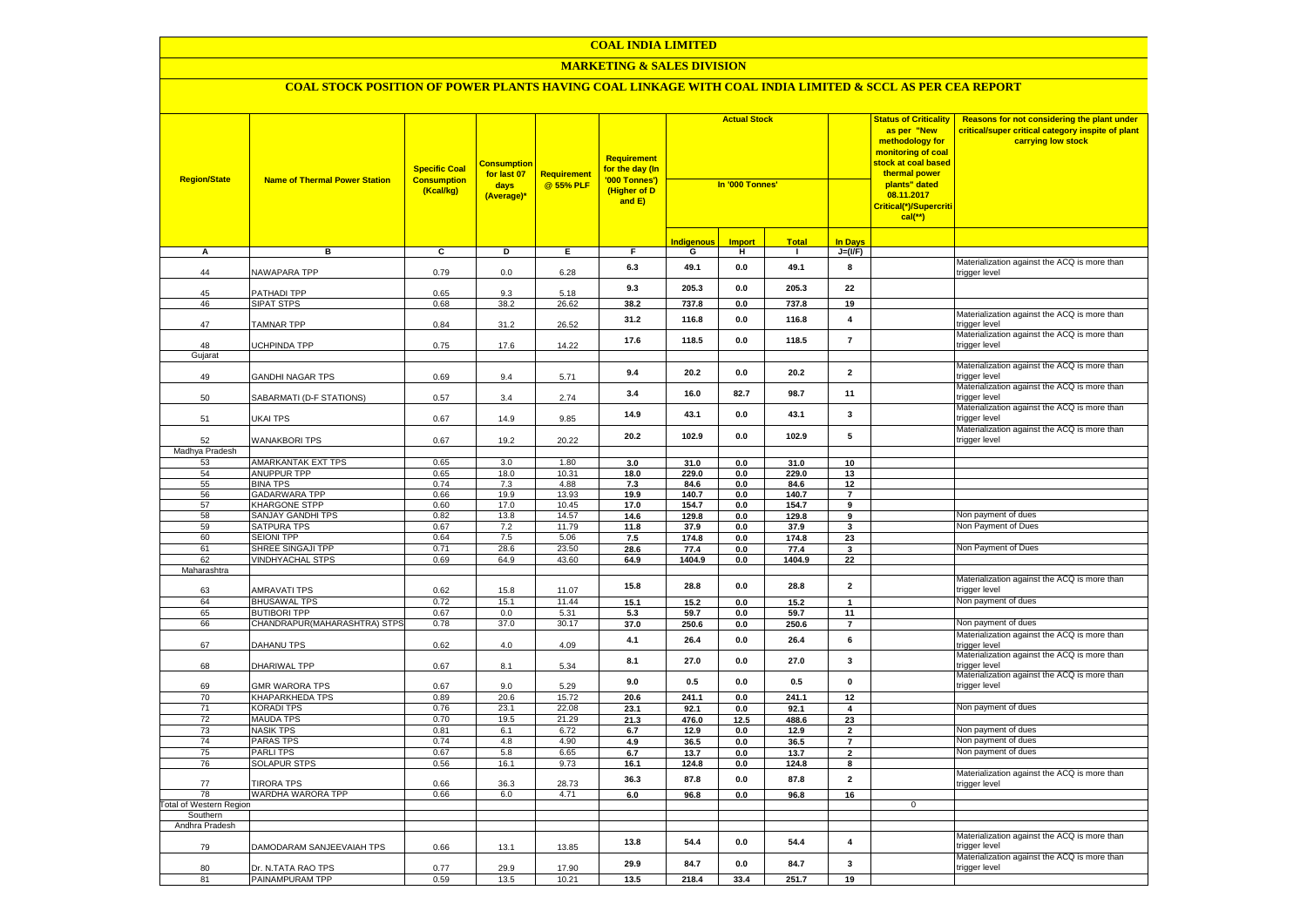#### **MARKETING & SALES DIVISION**

| <b>Region/State</b>                    | <b>Name of Thermal Power Station</b> | <b>Specific Coal</b><br><b>Consumption</b><br>(Kcal/kg) | <b>Consumption</b><br>for last 07<br>days<br>(Average)* | <b>Requirement</b><br>@ 55% PLF | Requirement<br>for the day (In<br>'000 Tonnes')<br>(Higher of D<br>and E) | <b>Actual Stock</b><br>In '000 Tonnes' |                |                |                         | <b>Status of Criticality</b><br>as per "New<br>methodology for<br>monitoring of coal<br><mark>stock at coal based</mark><br>thermal power<br>plants" dated<br>08.11.2017<br>Critical(*)/Supercriti<br>$cal$ (**) | Reasons for not considering the plant under<br>critical/super critical category inspite of plant<br>carrying low stock |
|----------------------------------------|--------------------------------------|---------------------------------------------------------|---------------------------------------------------------|---------------------------------|---------------------------------------------------------------------------|----------------------------------------|----------------|----------------|-------------------------|------------------------------------------------------------------------------------------------------------------------------------------------------------------------------------------------------------------|------------------------------------------------------------------------------------------------------------------------|
|                                        |                                      |                                                         |                                                         |                                 |                                                                           | Indigenous                             | <b>Import</b>  | <b>Total</b>   | <b>In Days</b>          |                                                                                                                                                                                                                  |                                                                                                                        |
| A                                      | в                                    | C                                                       | D                                                       | Е.                              | F.                                                                        | G                                      | н              | $\mathbf{L}$   | $J=(VF)$                |                                                                                                                                                                                                                  |                                                                                                                        |
| 82                                     | RAYALASEEMA TPS                      | 0.76                                                    | 18.5                                                    | 16.60                           | 18.5                                                                      | 56.0                                   | 0.0            | 56.0           | 3                       |                                                                                                                                                                                                                  | Materialization against the ACQ is more than<br>trigger level                                                          |
| 83                                     | <b>SIMHADRI</b>                      | 0.78                                                    | 31.9                                                    | 20.54                           | 31.9                                                                      | 322.1                                  | 0.0            | 322.1          | 10                      |                                                                                                                                                                                                                  |                                                                                                                        |
| 84                                     | <b>SGPL TPP</b>                      | 0.53                                                    | 12.8                                                    | 9.26                            | 12.8                                                                      | 69.7                                   | 96.1           | 165.9          | 13                      |                                                                                                                                                                                                                  |                                                                                                                        |
| 85                                     | VIZAG TPP                            | 0.67                                                    | 0.0                                                     | 9.20                            | 9.2                                                                       | 1.6                                    | 0.0            | 1.6            | $\mathbf 0$             |                                                                                                                                                                                                                  |                                                                                                                        |
| Karnataka<br>86                        | <b>BELLARY TPS</b>                   | 0.63                                                    | 10.6                                                    | 14.23                           | 14.2                                                                      | 49.3                                   | $0.0\,$        | 49.3           | $\mathbf{3}$            |                                                                                                                                                                                                                  | Materialization against the ACQ is more than<br>trigger level                                                          |
| 87                                     | KUDGI STPP                           | 0.63                                                    | 19.3                                                    | 19.90                           | 19.9                                                                      | 129.2                                  | 0.0            | 129.2          | 6                       |                                                                                                                                                                                                                  | Materialization against the ACQ is more than<br>trigger level                                                          |
| 88                                     | RAICHUR TPS                          | 0.66                                                    | 18.9                                                    | 14.98                           | 18.9                                                                      | 19.8                                   | 0.0            | 19.8           | $\mathbf{1}$            |                                                                                                                                                                                                                  | Materialization against the ACQ is more than<br>trigger level                                                          |
| 89                                     | YERMARUS TPP                         | 0.62                                                    | 12.4                                                    | 13.09                           | 13.1                                                                      | 6.8                                    | 0.0            | 6.8            | $\mathbf{1}$            |                                                                                                                                                                                                                  | Materialization against the ACQ is more than<br>trigger level                                                          |
| Tamil Nadu                             |                                      |                                                         |                                                         |                                 |                                                                           |                                        |                |                |                         |                                                                                                                                                                                                                  | Materialization against the ACQ is more than                                                                           |
| 90                                     | METTUR TPS                           | 0.81                                                    | 15.5                                                    | 8.98                            | 15.5                                                                      | 35.5                                   | 0.0            | 35.5           | $\overline{\mathbf{2}}$ |                                                                                                                                                                                                                  | trigger level<br>Materialization against the ACQ is more than                                                          |
| 91                                     | METTUR TPS - II                      | 0.78                                                    | 0.3                                                     | 6.16                            | 6.2                                                                       | 62.4                                   | 0.0            | 62.4           | 10                      |                                                                                                                                                                                                                  | rigger level<br>Materialization against the ACQ is more than                                                           |
| 92                                     | NORTH CHENNAI TPS                    | 0.82                                                    | 29.0                                                    | 19.78                           | 29.0                                                                      | 122.7                                  | 0.0            | 122.7          | $\pmb{4}$               |                                                                                                                                                                                                                  | rigger level<br>Materialization against the ACQ is more than                                                           |
| 93                                     | <b>TUTICORIN TPS</b>                 | 0.96                                                    | 16.8                                                    | 13.31                           | 16.8                                                                      | 19.7                                   | 0.0            | 19.7           | $\mathbf{1}$            |                                                                                                                                                                                                                  | rigger level<br>Materialization against the ACQ is more than                                                           |
| 94<br>Telangana                        | VALLUR TPP                           | 0.72                                                    | 19.7                                                    | 14.26                           | 19.7                                                                      | 139.1                                  | 0.0            | 139.1          | $\overline{7}$          |                                                                                                                                                                                                                  | rigger level                                                                                                           |
| 95                                     | <b>BHADRADRI TPP</b>                 | 0.69                                                    | 14.4                                                    | 9.83                            | 14.4                                                                      | 116.1                                  | 0.0            | 116.1          | 8                       |                                                                                                                                                                                                                  |                                                                                                                        |
| 96                                     | <b>KAKATIYA TPS</b>                  | 0.57                                                    | 13.8                                                    | 8.33                            | 13.8                                                                      | 176.9                                  | 0.0            | 176.9          | 13                      |                                                                                                                                                                                                                  |                                                                                                                        |
| 97                                     | <b>KOTHAGUDEM TPS (NEW)</b>          | 0.64                                                    | 14.4                                                    | 8.46                            | 14.4                                                                      | 116.6                                  | 0.0            | 116.6          | 8                       |                                                                                                                                                                                                                  |                                                                                                                        |
| 98                                     | KOTHAGUDEM TPS (STAGE-7)             | 0.50                                                    | 8.2                                                     | 5.23                            | 8.2                                                                       | 147.0                                  | 0.0            | 147.0          | 18                      |                                                                                                                                                                                                                  |                                                                                                                        |
| 99                                     | RAMAGUNDEM STPS                      | 0.62                                                    | 31.5                                                    | 21.33                           | 31.5                                                                      | 394.8                                  | 0.0            | 394.8          | 13                      |                                                                                                                                                                                                                  |                                                                                                                        |
| 100                                    | RAMAGUNDEM-B TPS                     | 0.77                                                    | 0.9                                                     | 0.64                            | 0.9                                                                       | 11.0                                   | 0.0            | 11.0           | 13                      |                                                                                                                                                                                                                  |                                                                                                                        |
| 101<br><b>Fotal of Southern Region</b> | SINGARENI TPP                        | 0.58                                                    | 16.4                                                    | 9.12                            | 16.4                                                                      | 139.9                                  | 0.0            | 139.9          | 9                       | $\mathsf 0$                                                                                                                                                                                                      |                                                                                                                        |
| Eastern                                |                                      |                                                         |                                                         |                                 |                                                                           |                                        |                |                |                         |                                                                                                                                                                                                                  |                                                                                                                        |
| Bihar                                  |                                      |                                                         |                                                         |                                 |                                                                           |                                        |                |                |                         |                                                                                                                                                                                                                  |                                                                                                                        |
| 102                                    | <b>BARAUNI TPS</b>                   | 0.63                                                    | 5.0                                                     | 5.90                            | 5.9                                                                       | 59.0                                   | 0.0            | 59.0           | 10                      |                                                                                                                                                                                                                  | Materialization against the ACQ is more than<br>rigger level                                                           |
| 103                                    | <b>BARHI</b>                         | 0.67                                                    | 5.1                                                     | 5.84                            | 5.8                                                                       | 134.0                                  | 0.0            | 134.0          | 23                      |                                                                                                                                                                                                                  |                                                                                                                        |
| 104                                    | <b>BARH II</b>                       | 0.67                                                    | 10.2                                                    | 11.67                           | 11.7                                                                      | 268.0                                  | 0.0            | 268.0          | 23                      |                                                                                                                                                                                                                  |                                                                                                                        |
| 105                                    | KAHALGAON TPS                        | 0.80                                                    | 28.7                                                    | 24.62                           | 28.7                                                                      | 115.6                                  | 0.0            | 115.6          | $\overline{\mathbf{4}}$ |                                                                                                                                                                                                                  | Materialization against the ACQ is more than<br>rigger level<br>Materialization against the ACQ is more than           |
| 106                                    | <b>MUZAFFARPUR TPS</b>               | 0.77                                                    | 6.3                                                     | 3.95                            | 6.3                                                                       | 28.1                                   | 0.0            | 28.1           | $\overline{\mathbf{4}}$ |                                                                                                                                                                                                                  | rigger level                                                                                                           |
| 107                                    | NABINAGAR STPP<br>NABINAGAR TPP      | 0.58<br>0.69                                            | 22.0<br>14.7                                            | 10.14<br>9.06                   | 22.0<br>14.7                                                              | 337.2<br>130.6                         | 0.0<br>0.0     | 337.2<br>130.6 | 15<br>9                 |                                                                                                                                                                                                                  |                                                                                                                        |
| 108<br>Jharkhand                       |                                      |                                                         |                                                         |                                 |                                                                           |                                        |                |                |                         |                                                                                                                                                                                                                  |                                                                                                                        |
| 109                                    | BOKARO TPS `A` EXP                   | 0.57                                                    | 6.1                                                     | 3.78                            | 6.1                                                                       | 101.8                                  | 0.0            | 101.8          | 17                      |                                                                                                                                                                                                                  |                                                                                                                        |
| 110                                    | CHANDRAPURA(DVC) TPS                 | 0.61                                                    | 6.4                                                     | 4.06                            | 6.4                                                                       | 133.4                                  | 0.0            | 133.4          | 21                      |                                                                                                                                                                                                                  |                                                                                                                        |
| 111                                    | JOJOBERA TPS                         | 0.69                                                    | 3.1                                                     | 2.18                            | 3.1                                                                       | 96.9                                   | 0.0            | 96.9           | 31                      |                                                                                                                                                                                                                  |                                                                                                                        |
| 112                                    | KODARMA TPP                          | 0.62                                                    | 13.8                                                    | 8.23                            | 13.8                                                                      | 112.0                                  | 0.0            | 112.0          | 8                       |                                                                                                                                                                                                                  |                                                                                                                        |
| 113                                    | <b>MAHADEV PRASAD STPP</b>           | 0.70                                                    | 8.3                                                     | 5.01                            | 8.3                                                                       | 14.9                                   | 0.0            | 14.9           | $\overline{2}$          |                                                                                                                                                                                                                  | Materialization against the ACQ is more than<br>rigger level                                                           |
| 114                                    | MAITHON RB TPP                       | 0.64                                                    | 6.3                                                     | 8.89                            | 8.9                                                                       | 181.2                                  | 0.0            | 181.2          | 20                      |                                                                                                                                                                                                                  |                                                                                                                        |
| 115                                    | TENUGHAT TPS                         | 0.75                                                    | 5.5                                                     | 4.16                            | 5.5                                                                       | 41.3                                   | 0.0            | 41.3           | $\overline{7}$          |                                                                                                                                                                                                                  | Materialization against the ACQ is more than<br>trigger level                                                          |
| Odisha<br>116                          | <b>DARLIPALI STPS</b>                | 0.71                                                    | 27.6                                                    | 14.95                           | 27.6                                                                      | 472.6                                  | 0.0            | 472.6          | 17                      |                                                                                                                                                                                                                  |                                                                                                                        |
| 117                                    | <b>DERANG TPP</b>                    | 0.70                                                    | 16.3                                                    | 11.10                           | 16.3                                                                      | 1106.0                                 | $\mathbf{0.0}$ | 1106.0         | 68                      |                                                                                                                                                                                                                  |                                                                                                                        |
| 118                                    | <b>IB VALLEY TPS</b>                 | 0.83                                                    | 26.5                                                    | 19.16                           | 26.5                                                                      | 360.0                                  | 0.0            | 360.0          | 14                      |                                                                                                                                                                                                                  |                                                                                                                        |